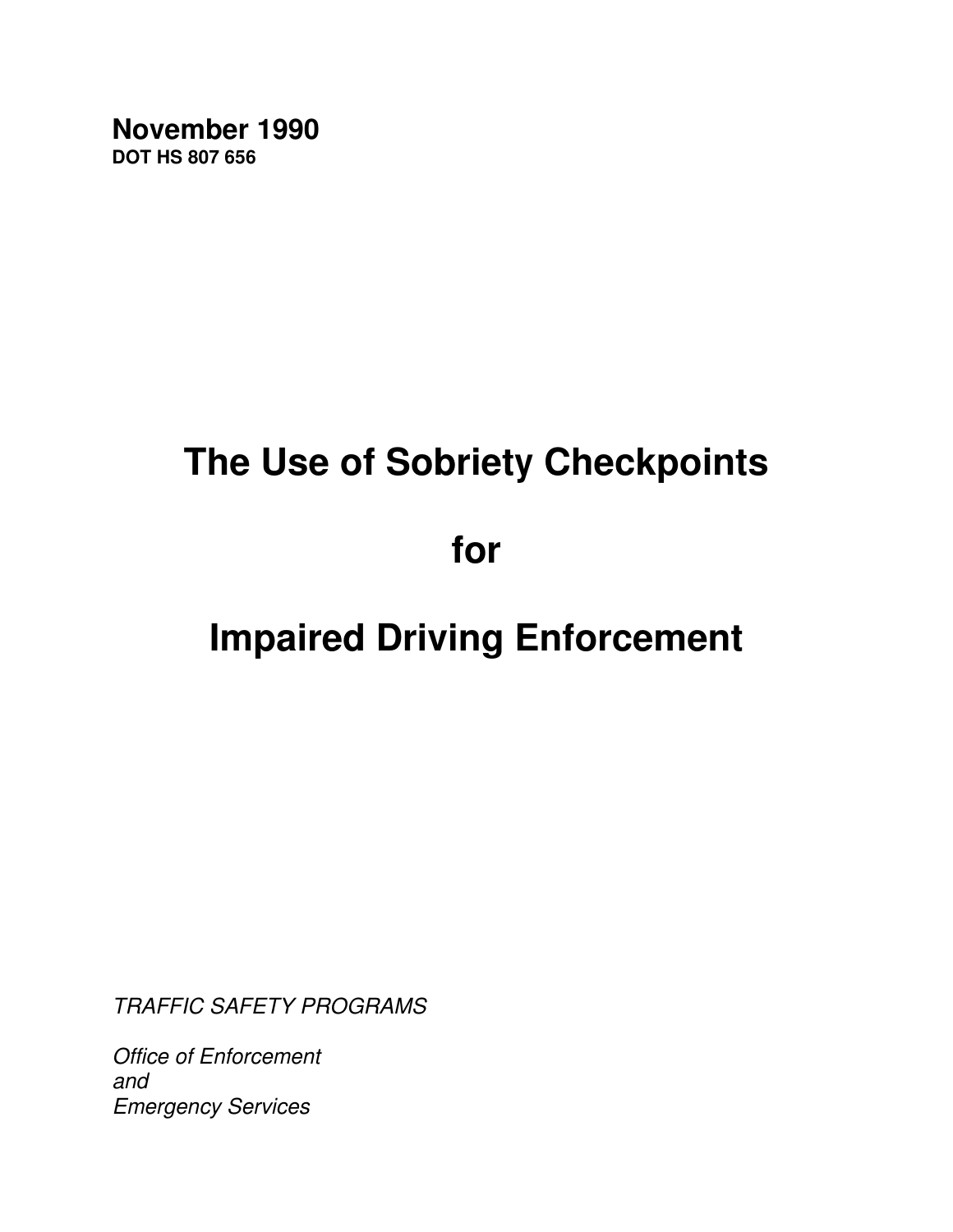# **PREFACE**

Impaired driving and impaired-related crashes constitute one of the nation's leading health problems. These events result in more deaths each year than do total homicides. The impact is particularly severe among young people, age 15-24, where impaired driving is the leading cause of death. Clearly, impaired driving and impaired related crashes constitute a major threat to the safety and well-being of the public. The costs resulting from alcohol-related crashes should be recognized and weighed against the costs and inconveniences associated with efforts to reduce them.

These guidelines have been designed to provide law enforcement agencies with a uniform and successful method to plan, operate and evaluate sobriety checkpoints. When implemented in conjunction with departmental policy and any constraints imposed by state or local courts, sobriety checkpoints provide an effective enforcement tool to combat the impaired driving problem.

Any agency considering the use of sobriety checkpoints should integrate them with a continuing, systematic and aggressive program, including vigorous enforcement, public information and education. The purpose of the program is to maximize the deterrent effect and increase the perception of "risk of apprehension" of motorists who would operate a vehicle while impaired by alcohol or drugs. There is convincing evidence that the use of checkpoints has a marked, dramatic effect on reducing alcohol-related crashes in a community. 1

The National Highway Traffic Safety Administration wishes to express its appreciation to Sergeant Barbara Bent, Dayton Police Department, Dayton, Ohio; Sheriff Earl Smith, Franklin County Sheriff's Department, Columbus, Ohio; 1st Sergeant Larry Larkin, Indiana State Police; Maryland State Police; Lieutenant Nancy Brunzos, Sergeant David Kochubka and Technician Floyd Wing, Metropolitan Police Department, Washington, D.C.; 1st Lieutenant Al Slaughter, Michigan State Police; Major Raymond Dutcher, New York State Police; Deputy Charles Fortunato, Palm Beach County Sheriff's Department, West Palm Beach, Florida; Sergeant Keith Adams, Redding Police Department, Redding, California. We are grateful for the effort and contribution from each of these individuals.

We also wish to acknowledge the International Association of Chiefs of Police (IACP) and the National Sheriffs' Association for their recommendations and participation. Mr. Charles Peltier (IACP) provided valuable technical assistance.

<sup>1</sup> "Sobriety Checkpoints for DWI Enforcement - A Review of Current Research," National Highway Traffic Safety Administration, 1987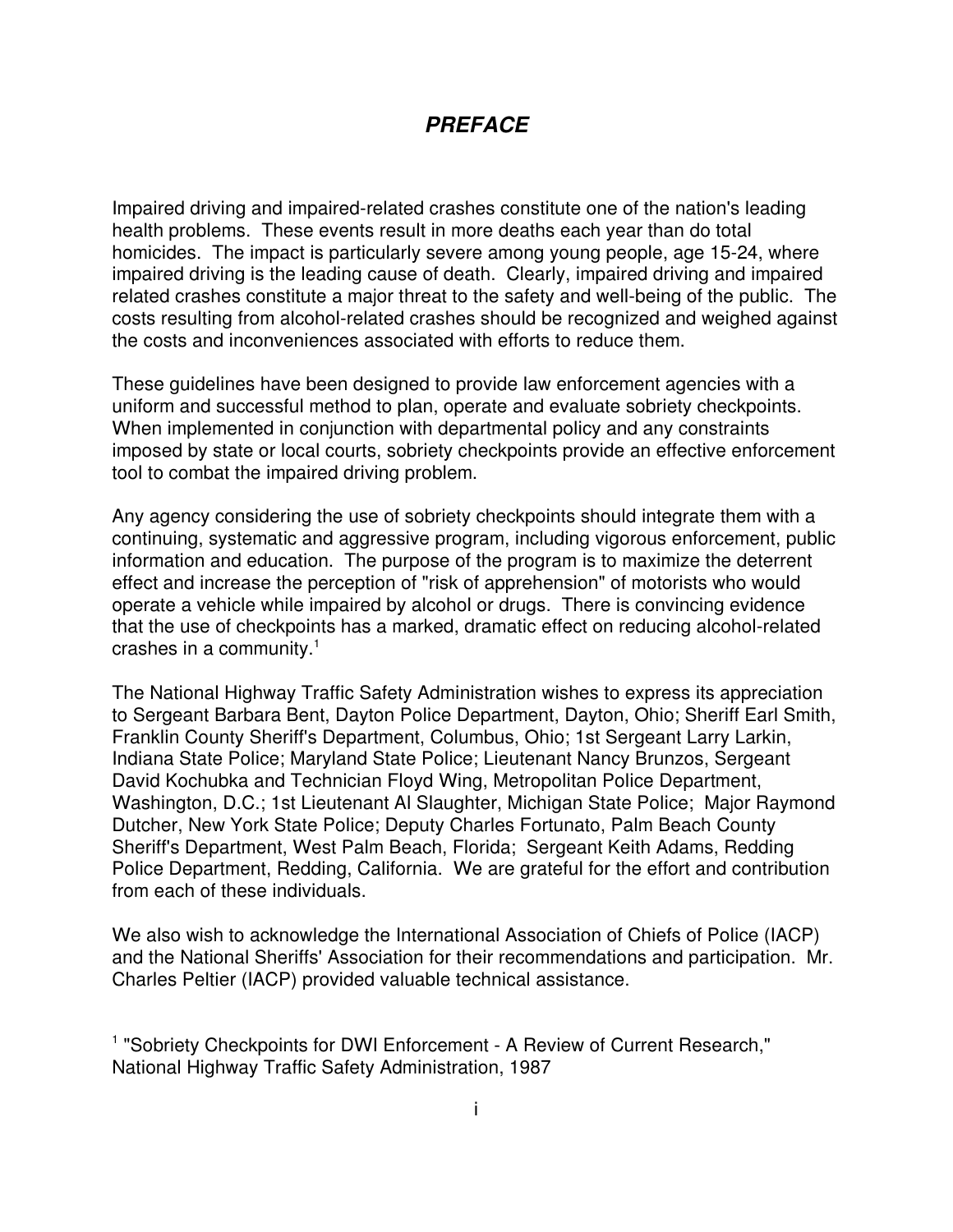# **GUIDELINES FOR SOBRIETY CHECKPOINTS**

These guidelines suggest and describe operational procedures that police administrators may want to consider in order to ensure that sobriety checkpoints are used legally, effectively and safely. These points are consistent with those specified in recent court decisions, including the United States Supreme Court ruling in Michigan Department of State Police v. Sitz, upholding the constitutionality of sobriety checkpoints. An effective sobriety checkpoint program consists of the following components:

- Ongoing Program to Deter Impaired Driving
- Judicial Support
- Existing Departmental Policy
- **•** Site Selection
- Special Warning Devices
- Visible Police Authority
- Chemical Testing Logistics
- Contingency Planning
- Detection and Investigation Techniques
- Operational Briefings
- Comprehensive Public Information and Education Programs
- Data Collection and Evaluation

**Ongoing Program to Deter Impaired Driving** - Agencies considering implementing sobriety checkpoints should integrate them with a continuing, systematic and aggressive enforcement program. Vigorous enforcement, public information and education need to be part of this program. The purpose of the checkpoint is to maximize the deterrent effect and increase the perception of "risk of apprehension" to motorists who would operate a vehicle while impaired by alcohol or other drugs. The use of checkpoints alone will not maintain the perception of risk essential to an effective general deterrence program.

**Judicial Support** - When officials decide to use sobriety checkpoints, they should involve their prosecuting attorney (district attorney, attorney general, etc.) in the planning process to determine legally acceptable procedures. This person can assist in identifying any legally mandated requirements and the types of evidential information that will be needed to prosecute cases emanating from checkpoint apprehension.

The jurisdiction's presiding judge should be informed of the proposed checkpoints and procedures, an essential step if the judiciary is to accept their use. The judge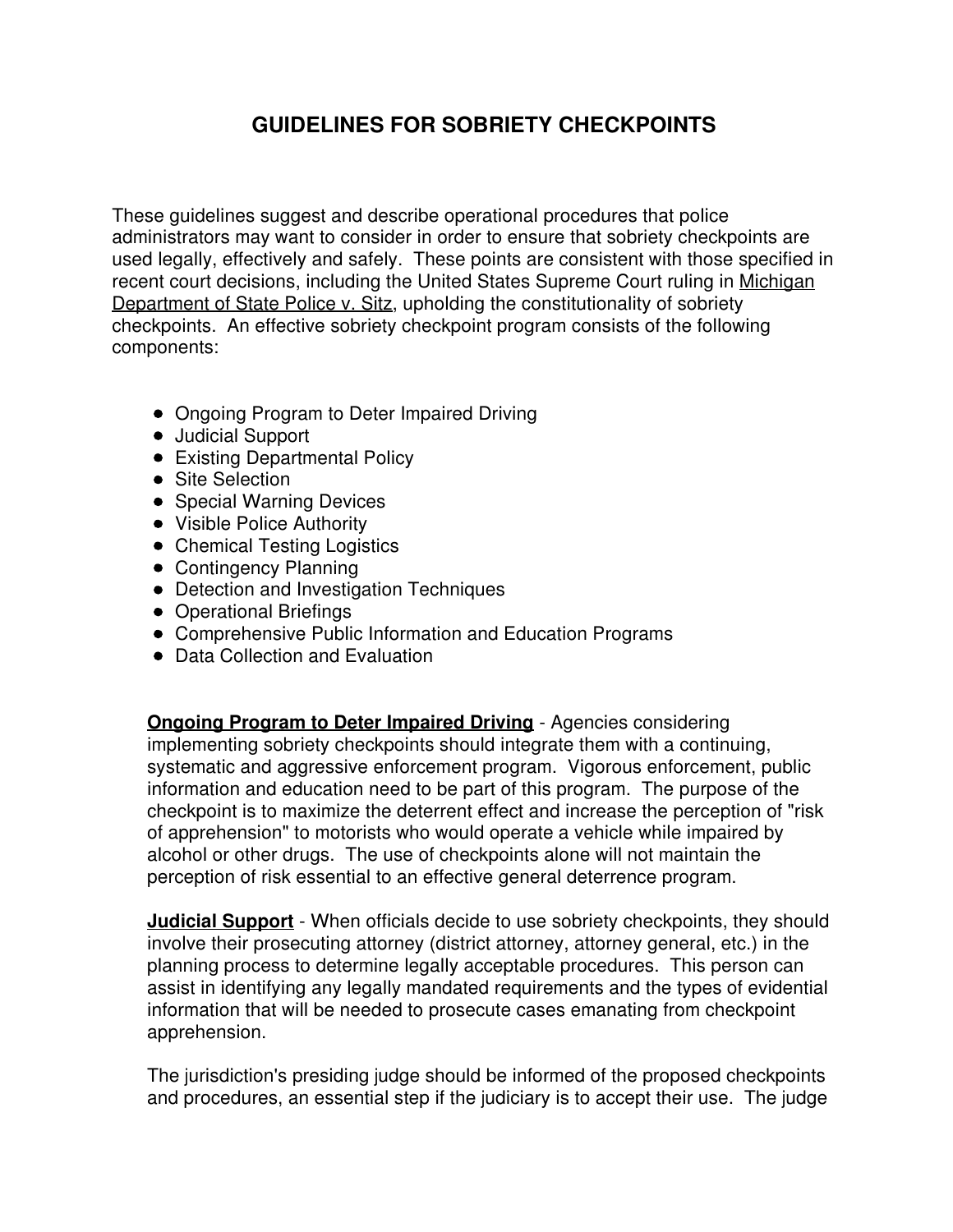can provide insight on what activities would be required to successfully adjudicate such cases.

Prosecutors, judges, and other involved members of the criminal justice system can be invited to observe the actual operation of the checkpoint.

**Existing Policy/Guidelines** - Before using sobriety checkpoints, the agency must have specifically established procedures outlining how the checkpoints are to be conducted. The courts have been very clear in requiring the advance planning of sobriety checkpoints. Failure to do so has been used as evidence that the checkpoint techniques involved unfettered discretion. The policy should also assure that the checkpoints are conducted with a minimal amount of intrusion or motorist inconvenience.

**Site Selection** - Planning should assure the safety of the general public and law enforcement officers when selecting an operational site. Sobriety checkpoints must not create more of a traffic hazard than the results of the driving behavior they are trying to modify.

Planners should remember to select a site that allows officers to pull vehicles out of the traffic stream without causing significant subjective intrusion (fright) to the drivers (United States v. Ortiz 422 U.S. 891 (1975)) and/or creating a safety hazard, e.g., by creating a traffic backup. Furthermore, officers' safety must be taken into account when deciding where to locate the checkpoint.

The department should objectively outline criteria used in the site selection process, e.g., an unusual incidence of alcohol/drug involved crashes or driving violations, unusual number of nighttime single vehicle crashes or other documented alcohol/drug related vehicular incidents.

The site should permit the safe flow of traffic through the checkpoint. Consideration should be given to the posted speed limits, traffic volume and visibility. Most jurisdictions have the capability to review the Average Traffic Volume (ATV) during the surveillance period for major roadways in their area. Once a jurisdiction has decided on possible locations for the sobriety checkpoints, the effect on traffic flow can be determined by ascertaining how long each interview takes, then, multiplying that time by the number of available officers, and finally, dividing that figure into the average number of vehicles which can be expected at that location. This will suggest whether all vehicles can be examined without causing a traffic build-up.

If the traffic volume precludes stopping every vehicle, a nondiscretionary scheme should be adopted, in advance, for stopping some subset of vehicles. In Delaware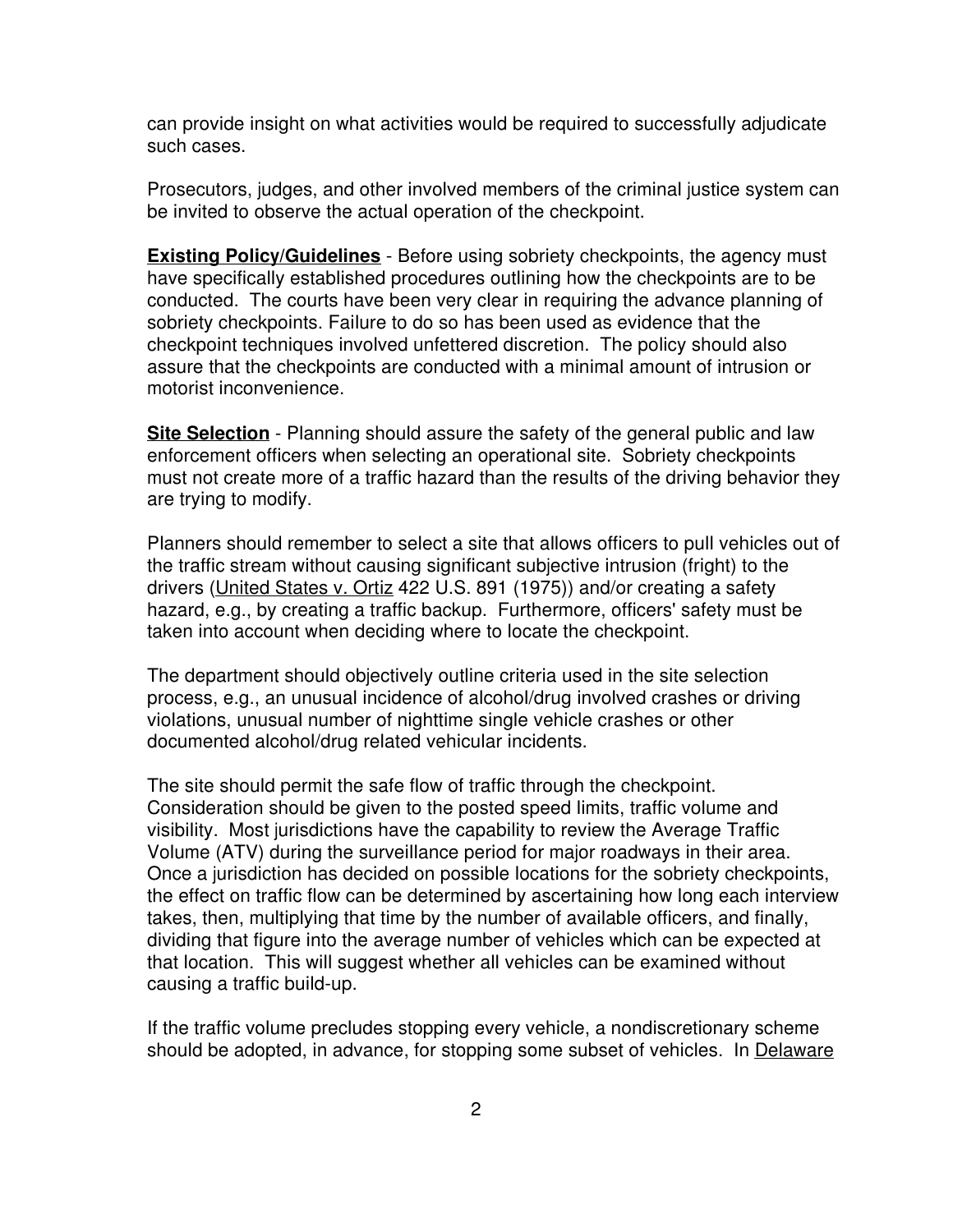v. Prouse, 440 U.S. 648 (1979) the United States Supreme Court indicates that stopping all cars would be an acceptable method of conducting spot checks. In a concurring opinion, Justice Blackmum (joined by Justice Powell) suggests that other methods would also be acceptable, such as stopping every tenth car that passes a given point. If every vehicle is not stopped, the method used to determine which ones will be stopped must appear in the administrative order authorizing the use of the sobriety checkpoint.

The site should have maximum visibility from each direction and sufficient illumination for the safety of both the motorists and officers. If permanent lighting is unavailable, ensure that adequate portable lighting is provided. Planners should also ensure that sufficient adjoining space is available to pull vehicles off the traveled portion of the roadway. Any other conditions that may pose a hazard should be taken into consideration.

**Warning Devices** - Special care should be taken to warn approaching motorists of the sobriety checkpoint. Such notice can be accomplished using warning signs indicating the upcoming checkpoint; flares or fusees (if weather permits) and safety cones or similar devices for marking and/or closing lanes on the roadway; permanent or portable lighting to illuminate the checkpoint area; and, marked patrol vehicles with warning lights flashing.

A sign or device should be placed to provide advance warning stating why motorists are stopped. The U.S. Supreme Court has found that visible signs of the officers' authority generate less concern and fright on the part of lawful travelers, and is therefore less of a subjective intrusion (United States v. Martinez-Fuerte, 428 U.S. 643 (1976)).

The placement and types of traffic control devices used should comply with federal, state or local transportation codes. Planners should check with appropriate agencies administering the location and placement of signing devices.

**Visible Police Authority** - The visibility of uniformed officers and their marked vehicles makes the police presence obvious. It also serves to reassure motorists of the legitimate nature of the activity. This is an important aspect of the sobriety checkpoint and part of the effort to reduce the intrusion to the passing motorists affected by the checkpoint.

A sworn, uniformed officer should be assigned to provide on- site supervision of the checkpoint operation. This officer should be responsible for the overall operation and should be well versed in contingency planning for the checkpoint. The checkpoint should be staffed by a sufficient number of uniformed personnel to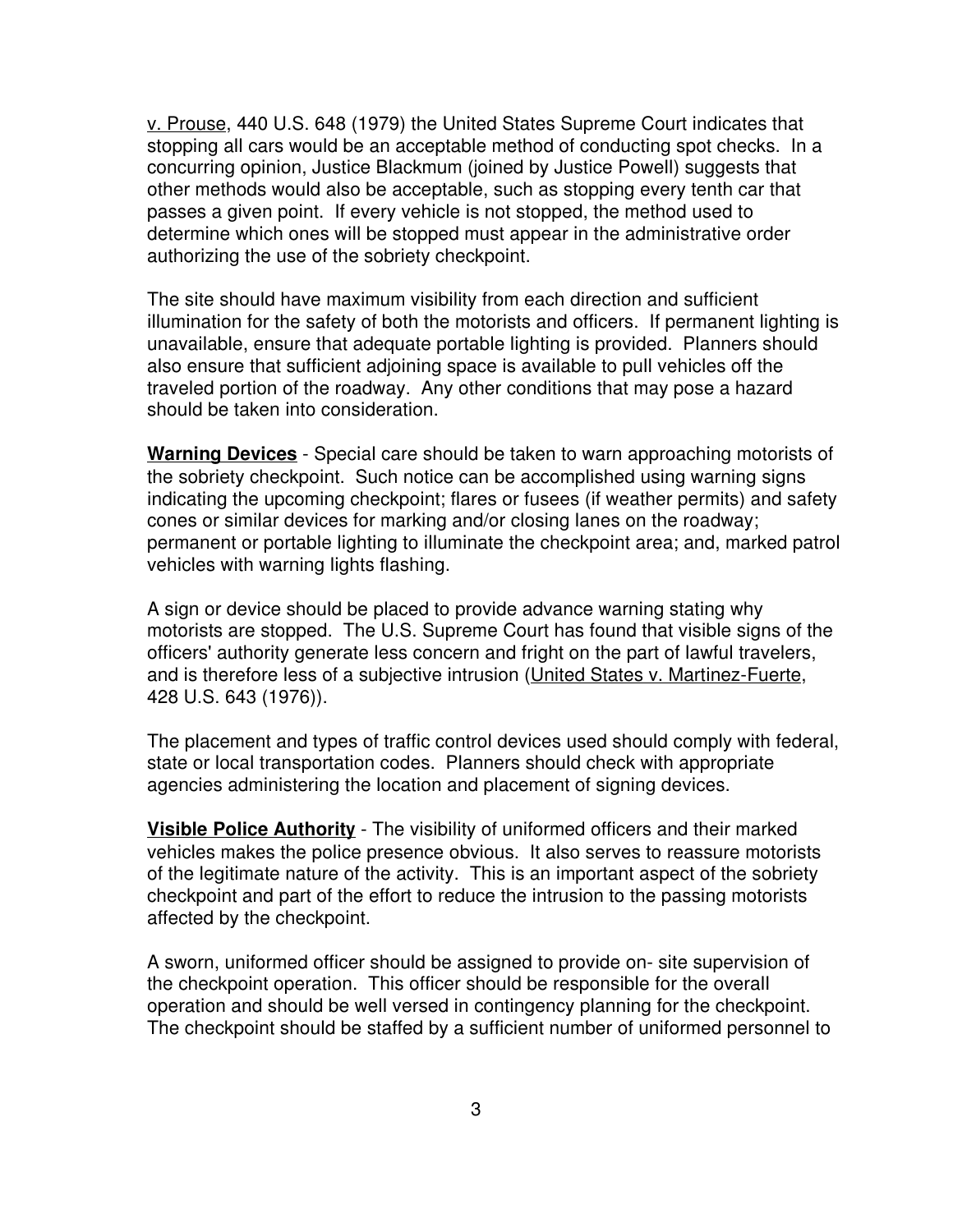assure a safe and efficient operation, based on traffic volume, roadway size, type of location, etc.

**Chemical Testing Logistics** - Since impaired driving arrests are anticipated at the selected location, the logistics of chemical testing must also be included. If possible, a mobile breath testing unit with a qualified operator could be physically located at the checkpoint. If one is not available, a system for expeditiously transporting suspected violators to chemical test sites should be established. In applicable locations, a Drug Recognition Technician (DRT) should be available, at a suitable location, to examine subjects who may be impaired by drugs other than or in combination with alcohol.

**Contingency Planning** - Any deviation from the predetermined plan for stopping vehicles should be thoroughly documented and the reason for the deviation given (e.g., traffic backing up, intermittent inclement weather). Courts have allowed this as long as documentation of the reason requiring the deviation from the interview sequence is kept (United States v. Prichard, 645 F2d 854). If such an event occurs, jurisdictions should have prepared an alternative plan, in advance, to handle the checkpoint.

**Detection and Investigation Techniques** - An agency considering the use of sobriety checkpoints should ensure that the participating officers are properly trained in detecting impaired drivers. The use of sobriety checkpoints which allow impaired drivers to pass through undetected will not achieve the desired deterrence effect. Officers should look for the following indicators of impairment during initial contact with a driver at a checkpoint: odor of alcoholic beverages or other drugs (marijuana, hashish, some inhalants); bloodshot eyes; alcohol containers or drug paraphernalia; fumbling fingers; slurred speech; admission of drinking or drug use; inconsistent responses; detection of alcohol by a passive alcohol sensor; etc. It is highly desirable that officers assigned to conduct the sobriety checkpoint receive the DWI Detection and Standardized Field Sobriety Testing (SFST) training. Police are using these techniques taught in the SFST course to quickly detect whether a driver is impaired.

Once an officer's suspicion is raised, further investigation can take place out of the traffic lane without impeding the flow of traffic. If an officer believes it is necessary to move a suspect's car after he or she has reasonable suspicion of impairment, it should be moved by someone other than the suspect.

The officer should then continue the investigation using non- incriminating divided attention questions (e.g., by the officer simultaneously asking for driver's license and vehicle registration, requiring the subject to do two things at once) and the administration of the SFST battery, which includes the Walk and Turn test,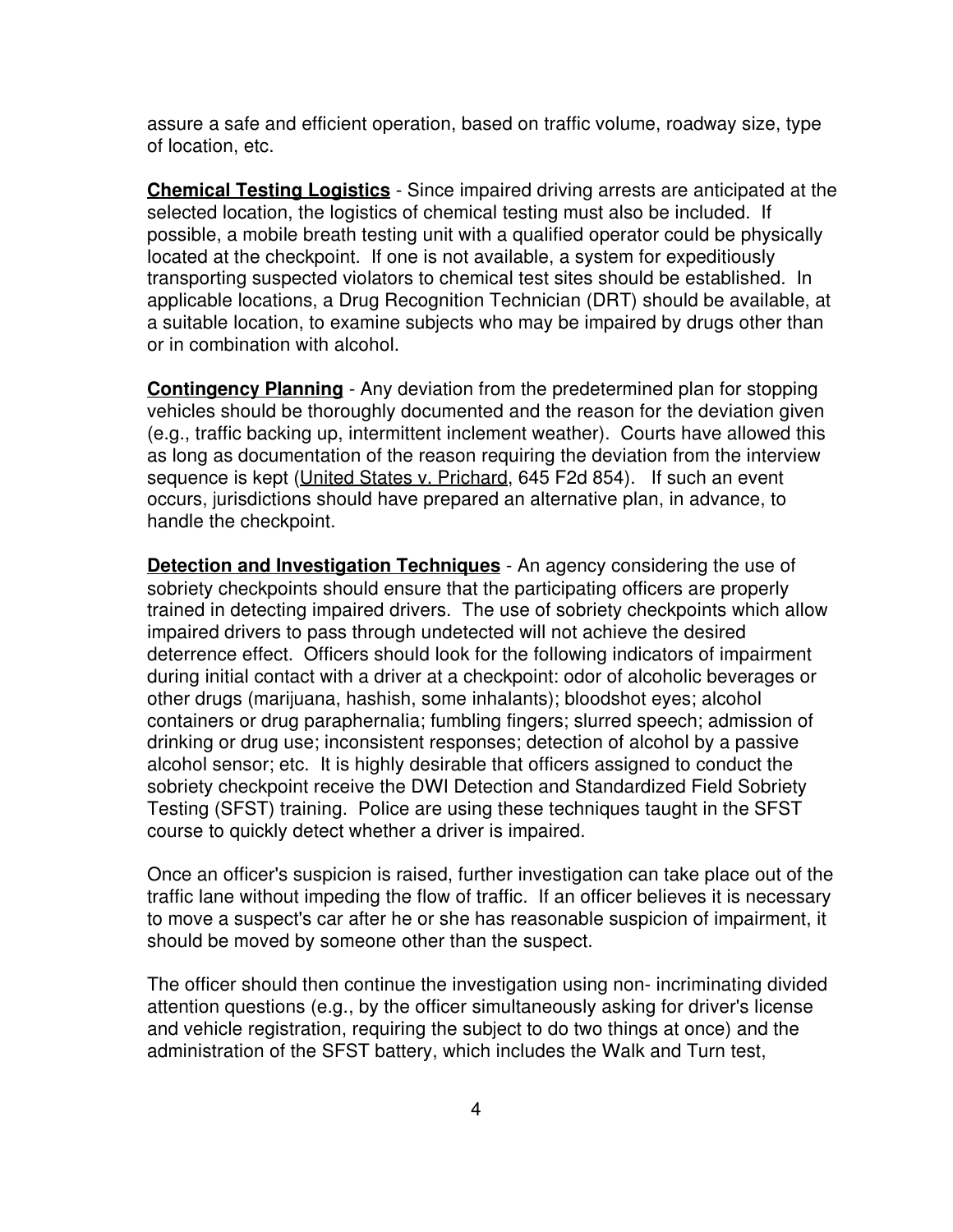One-Leg Stand test, and Horizontal Gaze Nystagmus. After the completion of the SFST, the officer may use a portable breath testing device (PBT), if permissible in that jurisdiction. An evidential test to determine the blood alcohol concentration (BAC) should then be administered.

If the officer determines the subject is impaired and obtains a low BAC, a DRT should be utilized for further investigation. If a DRT is not available, normal departmental procedures regarding drug impaired drivers should be followed.

**Operational Briefings** - The success of a sobriety checkpoint depends greatly upon smooth and efficient operations. The persons selected as supervisors of the operation should be briefed thoroughly on all procedures. This includes maintaining as little delay to the motoring public as possible and keeping records of any deviation from the original operational plan.

Persons selected to staff the checkpoint should be briefed on both its purpose and operation. They should understand the necessity for standard and uniform questions asked of drivers to avoid subjectivity. The use of an operational briefing is one way to accomplish this.

**Public Information and Education** - To obtain maximum benefit in terms of its general deterrent effect, sobriety checkpoints should be publicized aggressively. Most drivers will probably never encounter a sobriety checkpoint, but will only learn of it through media reports or by word of mouth. These two valuable forms of public communication will greatly enhance any such program and should be employed consistently.

Checkpoints are an ideal opportunity to give educational materials regarding impaired driving, speeding, child restraint and seat belt usage, as well as seasonal reminders such as schools opening, to persons stopped at the checkpoint.

**Data Collection and Evaluation** - A systematic method of data collection and evaluation should be used to monitor and ensure standardization and consistency of sobriety checkpoints. This may be done by measuring the reaction of the public to the checkpoint and administrative evaluation of collected data.

**Public reaction** - This can be measured by immediate feedback received by officers at the site of the sobriety checkpoint. Also, a short questionnaire which includes an explanation of why the checkpoint is conducted, given to drivers stopped at the checkpoint, can provide data. It may ask of the driver such questions as; Does the driver believe the checkpoint is fair? Did the driver mind being stopped briefly? Did the driver feel checkpoints help deter driving while impaired? The response can be completed later and mailed back to the agency.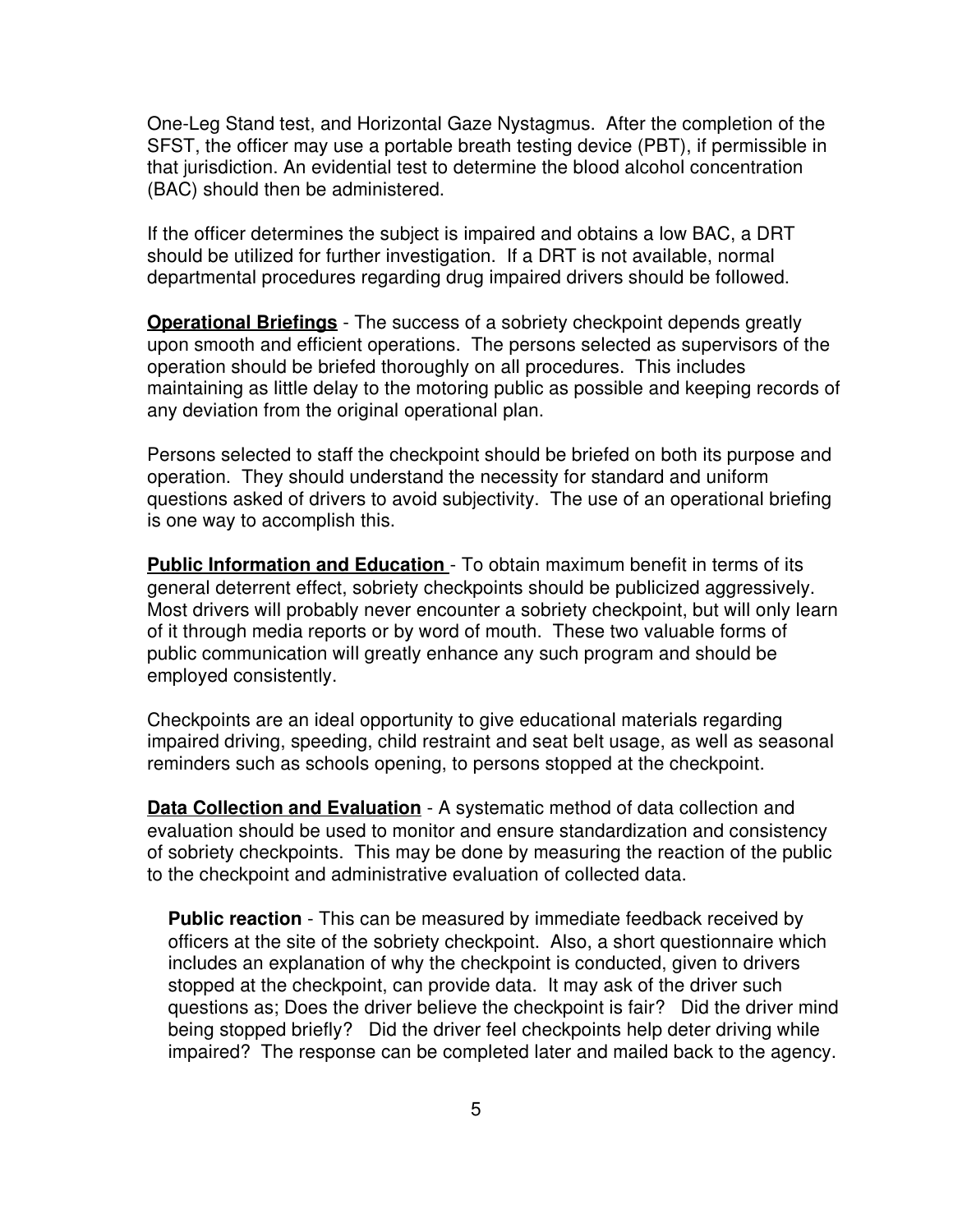If the jurisdiction has the resources, a stamped, self-addressed postcard can be used as the questionnaire.

**Evaluation** - This concerns the extent to which the program's implementation, operation and efficiency meets targets set for the program. The following items may be addressed:

- $\bullet$ Number of vehicles passing through the checkpoint
- Average time delay to motorists
- Number of motorists detained for field sobriety testing
- Number and types of arrests  $\bullet$
- Identification of unusual incidents such as safety problems or other concerns
- Reaction of police officers participating in the sobriety checkpoint, including degree of support and effect on morale
- Perception of the quality of checkpoint cases brought before prosecutors and judges, including special problems
- Change in number of impaired driving arrests  $\bullet$
- Change in number of impaired driving related nighttime crashes
- $\bullet$ Other information deemed necessary by individual agencies

The National Highway Traffic Safety Administration strongly supports the regular use of sobriety checkpoints. They should be integrated into an overall drunk and drugged driving program, along with vigorous selective enforcement, public information and education. Effective enforcement of drunk driving laws, combined with swift and sure license removal, provides the most important element for reducing alcohol-related fatal and serious injury crashes. Roadside sobriety checkpoints have provided among the most effective results of any enforcement procedure. Checkpoints are an important part of a comprehensive enforcement program designed to raise the perceived probability among potential impaired drivers that they will be stopped and arrested for DWI.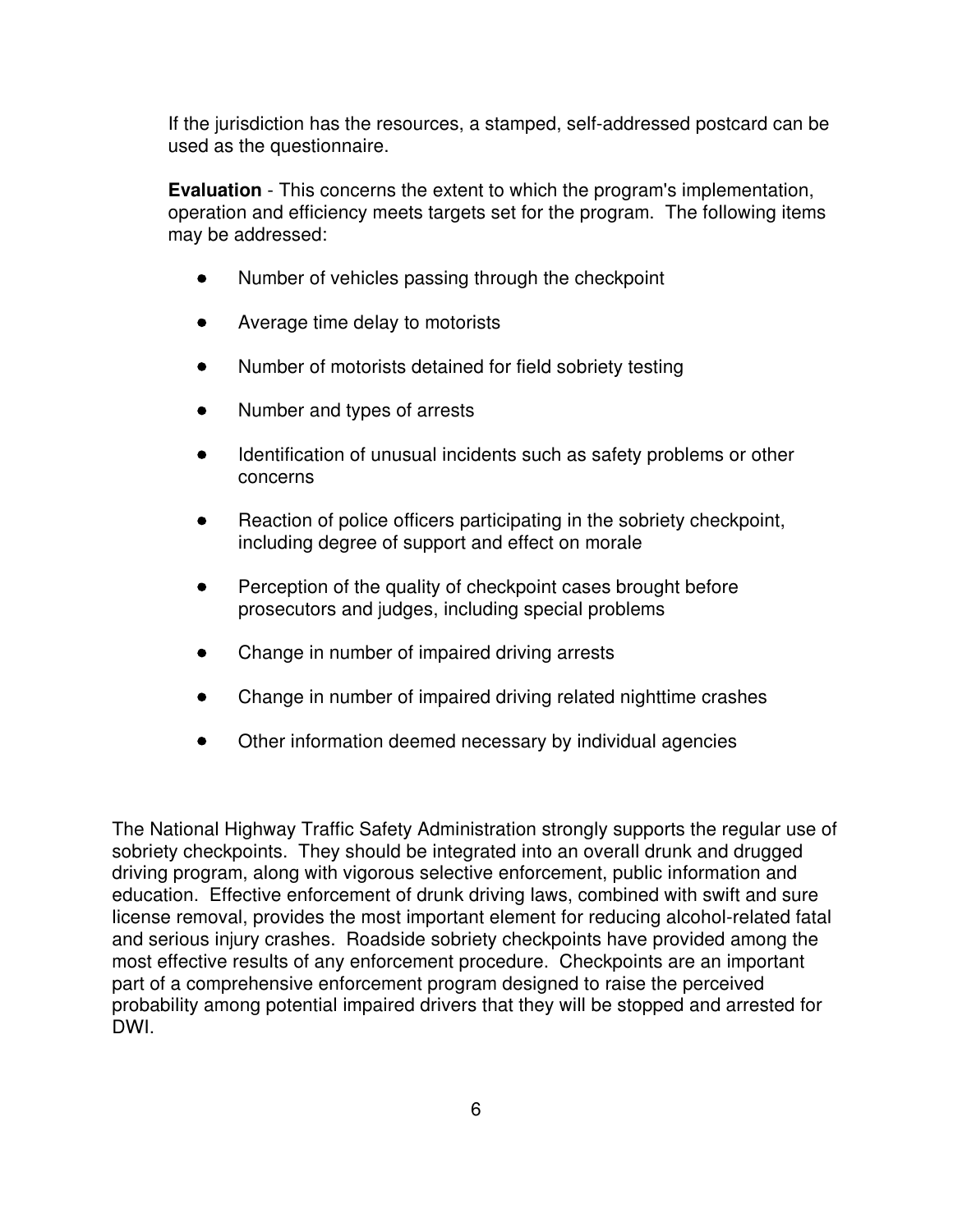# **Sample Questionnarie**

# **SOBRIETY CHECKPOINTS**

| 1. Has your agency used sobriety checkpoints in the past?                                                                                                                  |                                    |    |
|----------------------------------------------------------------------------------------------------------------------------------------------------------------------------|------------------------------------|----|
|                                                                                                                                                                            |                                    |    |
| 2. Is your agency currently using sobriety checkpoints?                                                                                                                    |                                    |    |
|                                                                                                                                                                            |                                    |    |
| 3. Does your agency plan on using sobriety checkpoints in the future?                                                                                                      |                                    |    |
|                                                                                                                                                                            |                                    |    |
| 4. If your agency uses checkpoints, how many arrests were made at checkpoints for<br>impaired driving offenses? Add additional years if necessary.                         |                                    |    |
|                                                                                                                                                                            | NUMBER __________    YEAR ________ |    |
| 5. List other law enforcement agencies in your state who conduct sobriety checkpoints.<br>,我们也不会有什么。""我们的人,我们也不会有什么?""我们的人,我们也不会有什么?""我们的人,我们也不会有什么?""我们的人,我们也不会有什么?""我们的人 |                                    |    |
| 6. List any significant decline in blood alcohol levels of impaired<br>driving arrests or reduction in alcohol related crashes attributed to sobriety<br>checkpoints.      |                                    |    |
|                                                                                                                                                                            |                                    |    |
| 7. Does your agency have a written policy governing sobriety checkpoints?                                                                                                  |                                    |    |
|                                                                                                                                                                            |                                    | NO |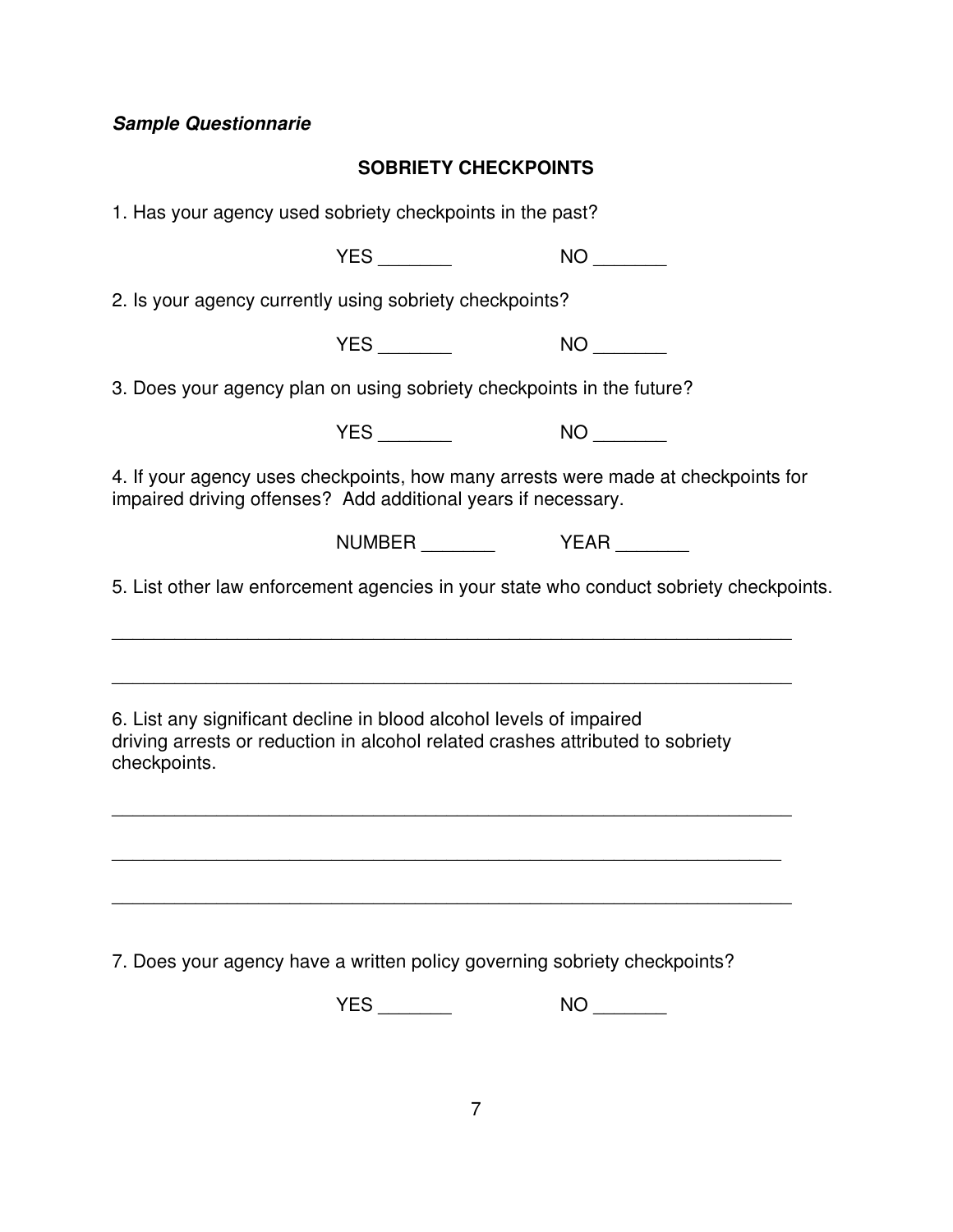# **APPENDIX A**

# **SOBRIETY CHECKPOINTS BRIEFING GUIDE**

Prior to conducting the sobriety checkpoint, the following items should be discussed and thoroughly explained to all officers and supervisors participating in the detail. Routine information, such as location, times, and personnel assignments, including chemical test operators, should be included at each briefing.

- Explain the goal(s) of the roadside sobriety checkpoint.  $\bullet$
- Discuss the sobriety checkpoint location and the statistical data supporting the chosen checkpoint site.
- Stress the need for safety for both the officers and motorists
- Assign the sobriety checkpoint operational supervisor. The supervisor shall remain at the checkpoint location to oversee all on-site enforcement activities.
- Discuss the placement of personnel and traffic control devices in conformance with established roadside sobriety checkpoint guidelines and federal, state and/or municipal signing regulations.
- Develop and establish a systematic approach to stopping the vehicles as they enter the checkpoint location. For example, all vehicles or every fifth vehicle will be stopped. At no time will a random stop be utilized. If a problem such as traffic congestion occurs and requires a change in the pattern of stopping vehicles, the on-scene supervisor will determine if there will be a change from the systematic vehicles stopping sequence. All changes, no matter how slight, shall be documented including the time of change with an appropriate explanation of the reason for the change.
- Instruct all participating officers to explain the purpose of the checkpoint to the motorist as they approach a vehicle. A uniform statement/question to the driver should be used, for example: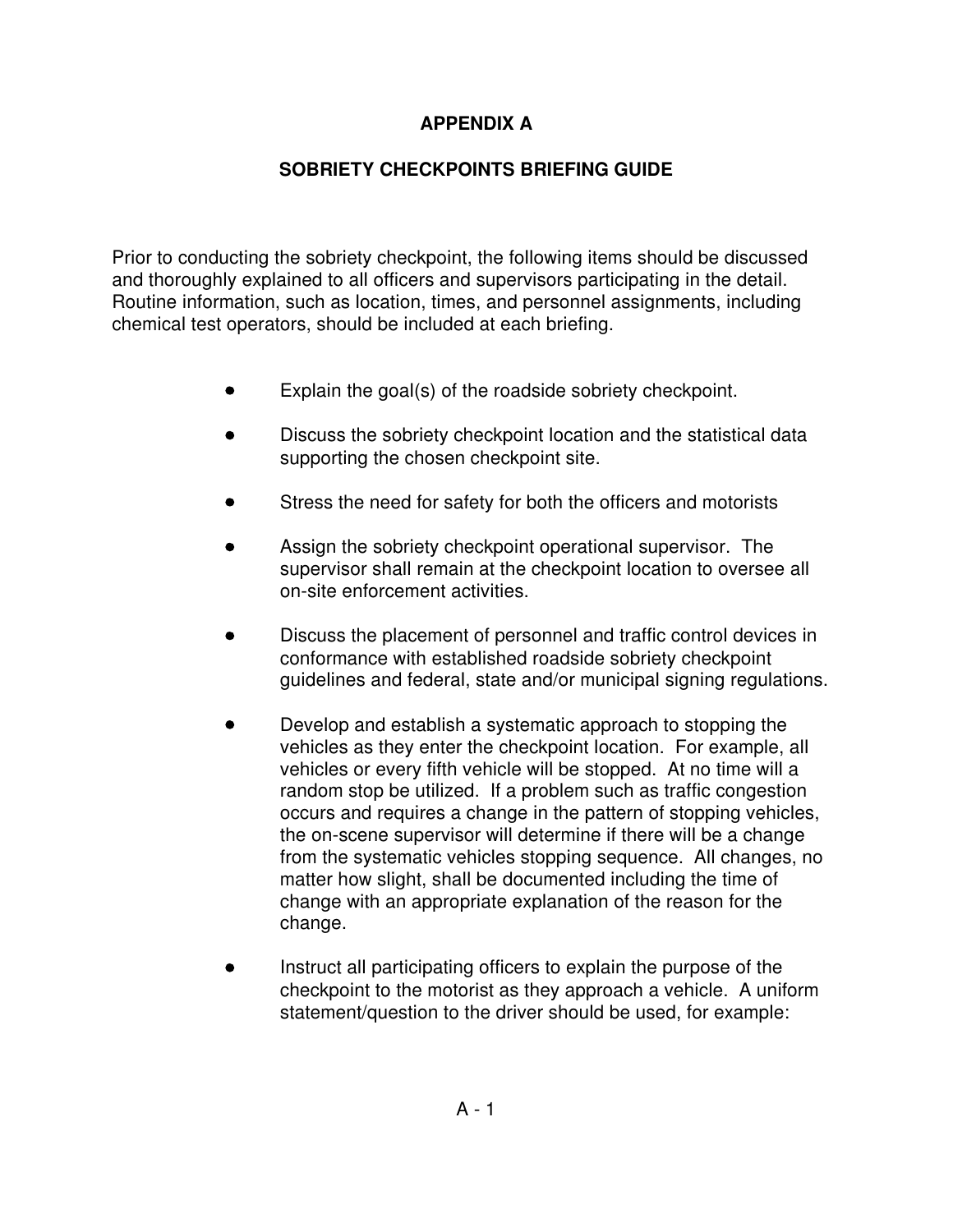- "Good Evening. You have been stopped at a **Department Name** sobriety checkpoint. We use checkpoints in an effort to detect and deter the impaired driver. Have you consumed any alcohol or controlled substance today?"
- If the driver's answer is no and there is no other compelling reason to detain the vehicle, the officer should permit the motorist to proceed.
- If the driver's answer is yes, ask how much and when. Depending on the answers and other circumstances, the officer should decide if further investigation is warranted. If so, direct the driver to safely exit the vehicle and escort him or her to the designated area for further investigation. If not, permit the motorist to proceed.
- Sobriety checkpoint pamphlets, questionnaires and occupant protection booklets should be given to each motorist stopped during the detection phase.
- Also during the detection phase, the officer should see if the occupants of the stopped vehicle are properly using required safety restraints (including child safety seats). If a violation exists a verbal reminder may be given.
- Instruct officers to inspect the driver for the smell of alcoholic beverages or other drugs, bloodshot eyes, fumbling fingers, slurred speech, admission of drinking or drug use, abusive language, inconsistent responses, etc. Be observant of the interior of the vehicle for alcoholic beverage containers, drug paraphernalia or other contraband, such as weapons, that are in plain view.
- The motorist should be permitted to proceed on his/her way unless the officer observes evidence of intoxication, or there is evidence of another serious violation requiring immediate action.
- Those persons suspected of impairment should be subjected to the battery of Standardized Field Sobriety Tests. If impairment is obvious and the blood alcohol level (BAC) is low, a Drug Recognition Technician (DRT) should evaluate the subject. If a DRT is not available, normal departmental policy for handling impaired drivers should be followed.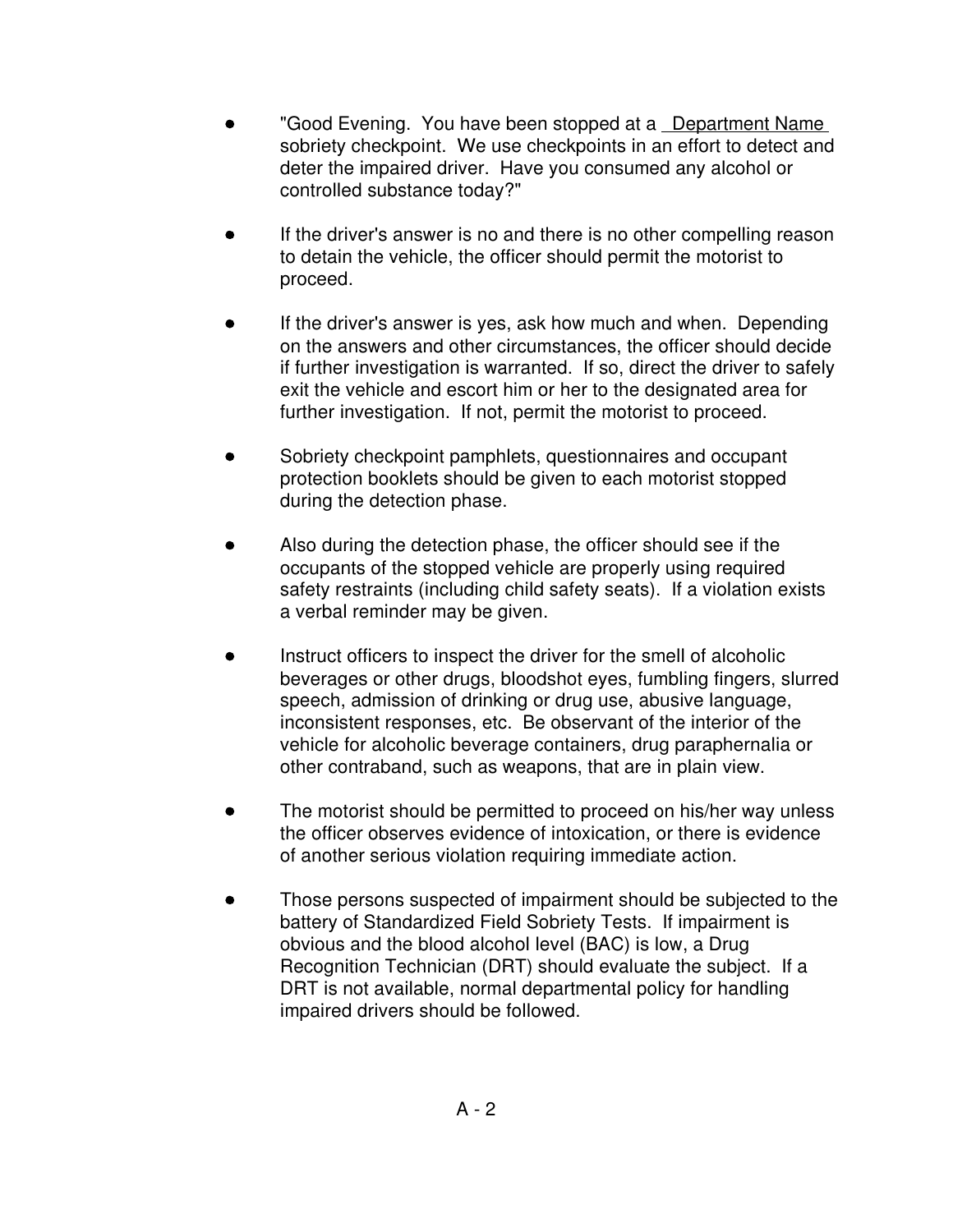- Searches of a motor vehicle, the driver, or passengers, shall be conducted only when consistent with departmental policies or when legally permissible.
- A motorist who wishes to avoid the checkpoint by legally turning before enterning the checkpoint area should be allowed to do so unless a traffic violation(s) is observed or probable cause exists to take other action. The act of avoiding a sobriety checkpoint does not consititute grounds for a stop.
- An accurate and complete written evaluation report shall be prepared for each sobriety checkpoint operation. Items in the report should include but are not limited to:
	- **-** number of vehicles passing through the checkpoints
	- **-** number of motorists detained for Standardized Field Sobriety Testing
	- **-** average time delay for motorists
	- **-** number and types of arrests
	- **-** identification of unusual incidents such as safety problems or other concerns
	- **-** reaction of police officers participating in the sobriety checkpoint, including the effect on morale and degree of officer support
	- **-** reaction of the motoring public to the sobriety checkpoint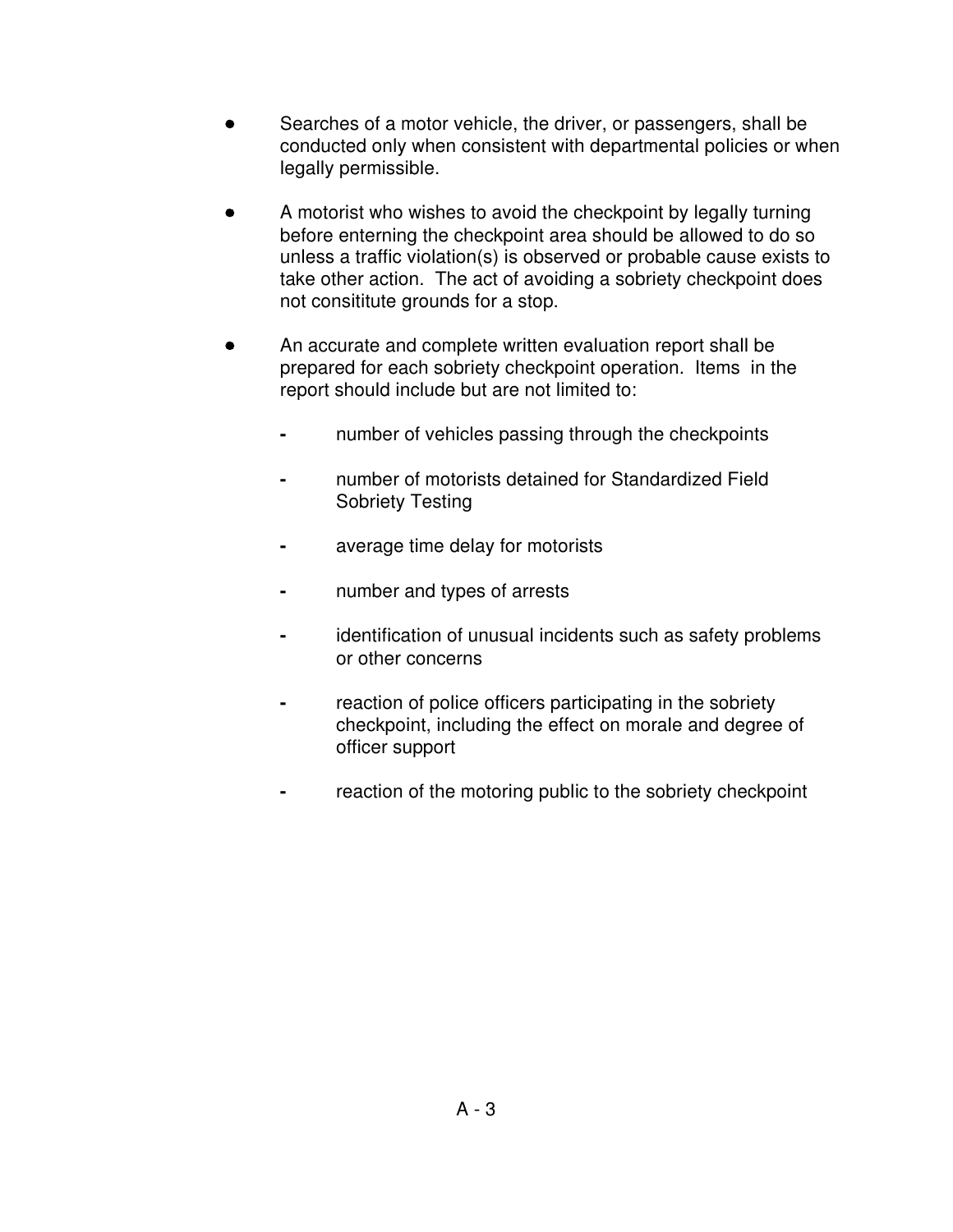# MODEL POLICY

# SOBRIETY CHECKPOINT GUIDELINES

#### **I. PURPOSE**

 $\overline{a}$ 

The purpose of this policy is to provide guidelines for the physical construction and operation of a sobriety checkpoint in order to maximize the deterrent effect and increase the perception of "risk of apprehension" of motorists who would operate a vehicle while impaired by alcohol or other drugs.

#### **II. POLICY**

It shall be the policy of this law enforcement agency to implement a sobriety checkpoint program. This will be done as part of a comprehensive enforcement program. To ensure standardization of this program a clear and concise set of written guidelines has been developed governing procedures on how checkpoints will be operated within this jurisdiction.

To implement this policy this agency must:

- . Satisfy federal, state and local legal requirements.
- . Conduct checkpoints with a minimal amount of intrusion or motorist inconvenience.
- . Assure the safety of the general public as well as law enforcement officers involved.
- . Provide for an objective site selection process based on relevant data.
- . Provide for public information and education to maximize the deterrent effect and heighten awareness of the impaired driving problem.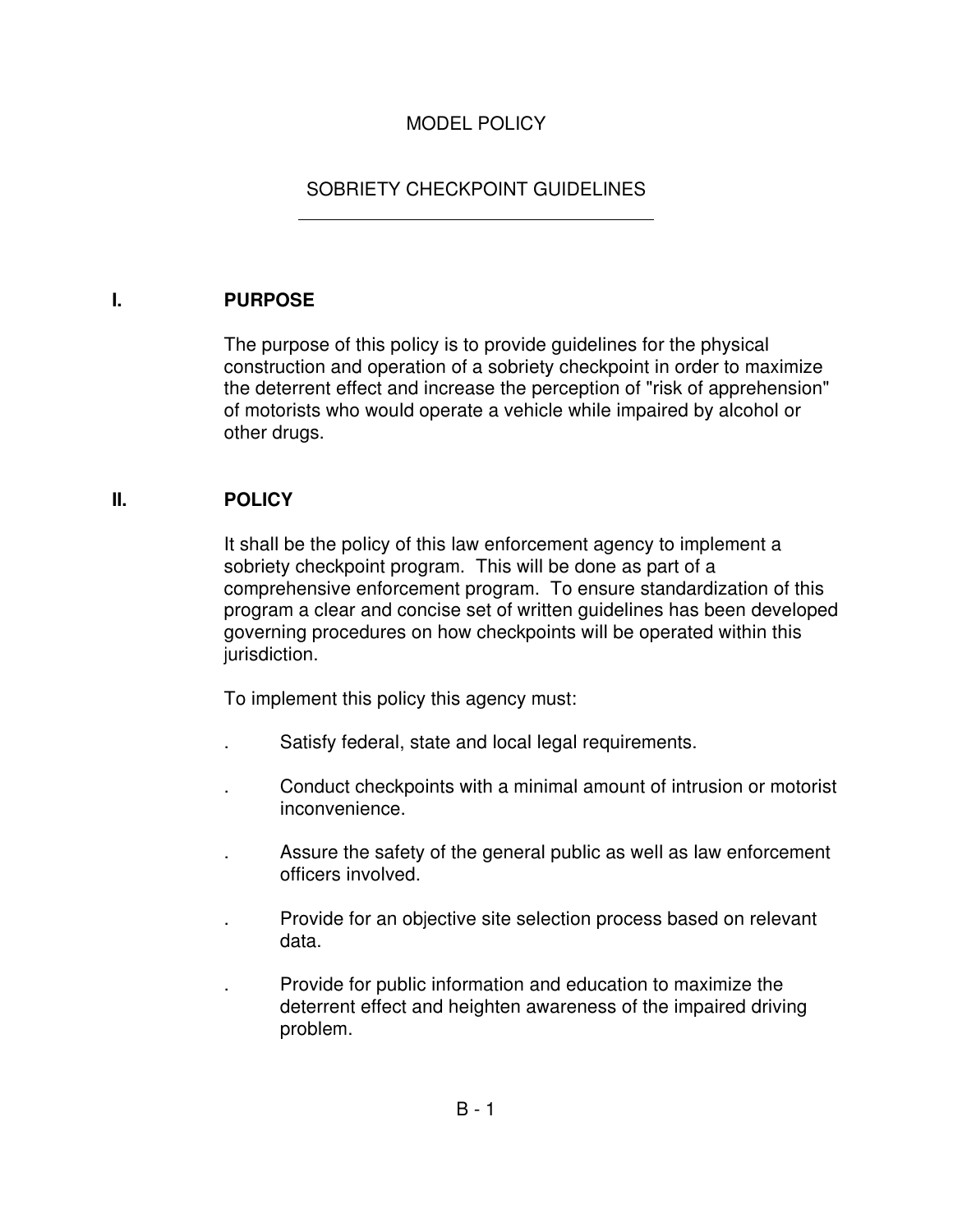- . Provide for a systematic procedure for data collection and after impact analysis report to monitor and ensure standardization and consistency of the sobriety checkpoint program.
	- . Officer selection should be based on experience and training. Operational procedures will be covered during a briefing period prior to each checkpoint.

#### **III. DEPARTMENTAL GUIDELINES**

Written guidelines, consistent with existing agency policies, prepared in advance of the checkpoint program must:

- A. Be approved by the agency's chief law enforcement official or designee prior to commencement of the checkpoint.
- B. Specify signing, safety equipment, warning devices, barriers, etc. that will be used, their placement and proper use at the scene. This specification will be consistent with applicable standards and regulations. (See the relevant state or local manuals on traffic control devices, etc.)
- C. Specify the method for selecting motorists to be contacted, e.g., "every vehicle, every fifth vehicle," etc. to ensure objectivity.
- D. Provide for an operational briefing of personnel prior to each checkpoint. At this time designate assignments and respective duties.
- E. Specify dialogue and educational material to be used by checkpoint personnel.
- F. Provide for the removal of vehicles to the predetermined area when further investigation is required.
- G. Public reaction to the use of sobriety checkpoints can be obtained by several different methods. Recommended procedures for obtaining feedback are:
	- 1. Mail in surveys.
	- 2. Verbal feedback from motorists at checkpoint site.
	- 3. Periodic public opinion polls.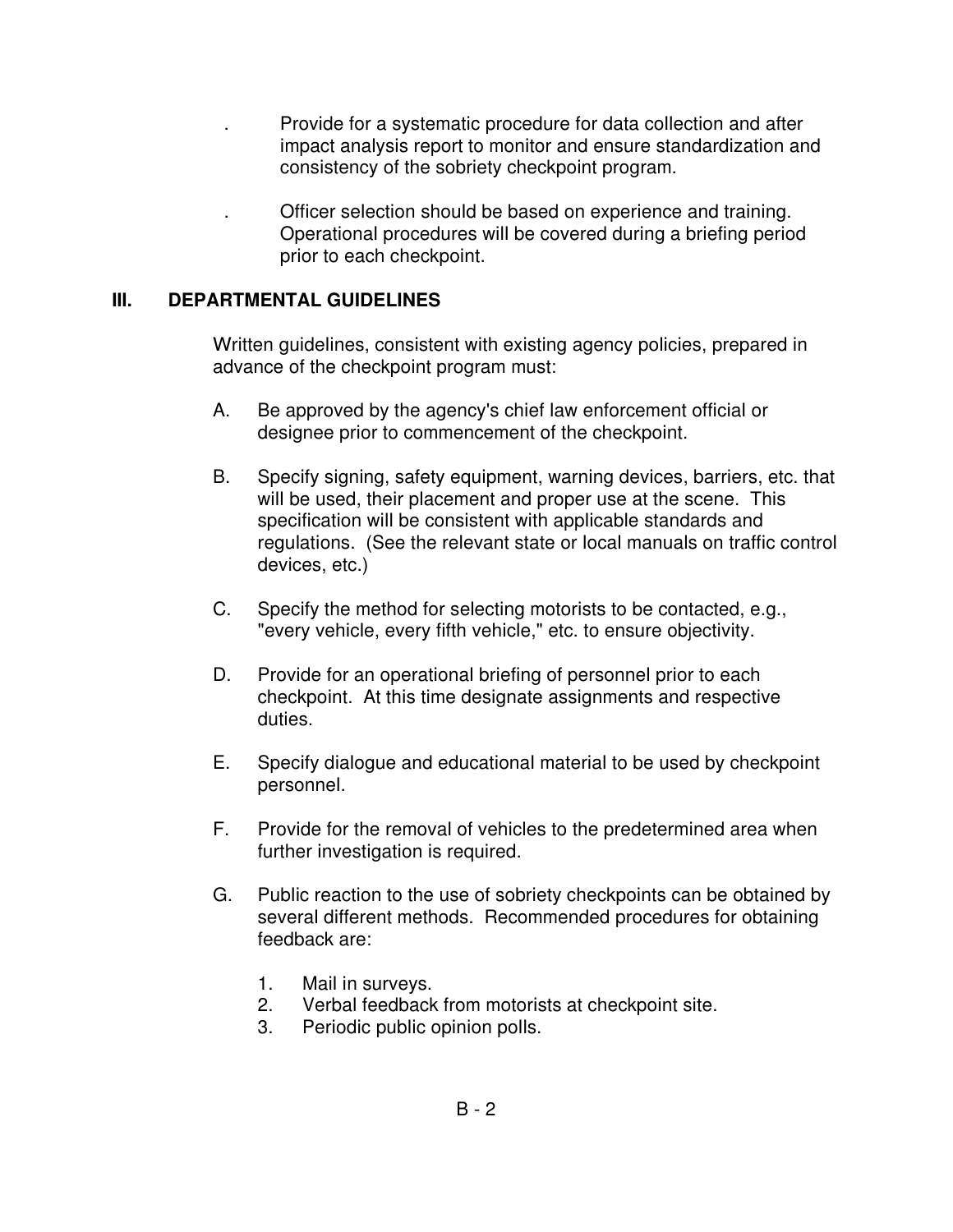# **IV. PROCEDURES**

#### A. Site Selection

This department must be able to objectively outline criteria utilized in the site selection process:

- 1. Alcohol/Drug related traffic experiences.
	- a. Unusual incidence of alcohol/drug related crashes.
	- b. Alcohol/drug impaired driving violations.
	- c. Unusual number of nighttime single vehicle crashes.
	- d. Any other documented alcohol/drug related vehicular incidents.
- 2. Select locations which permit the safe flow of traffic through the checkpoint.
	- a. Consideration should be given to posted speed limits, traffic volume and visibility.
	- b. Ensure sufficient adjoining space is available to pull vehicles off the traveled portion of the roadway.
	- c. Consider other conditions that may pose a hazard.
- 3. The site should have maximum visibility from each direction and sufficient illumination. If permanent lighting is unavailable ensure that portable lighting is provided.

#### B. PERSONNEL

- 1. A sworn, uniformed officer will be assigned to provide on-scene supervision of the checkpoint.
- 2. The checkpoint will be staffed by a sufficient number of uniformed personnel to assure a safe and efficient operation.

# C. ADVANCE NOTIFICATION

1. For the purpose of public information and education, this agency will announce to the media that checkpoints will be conducted.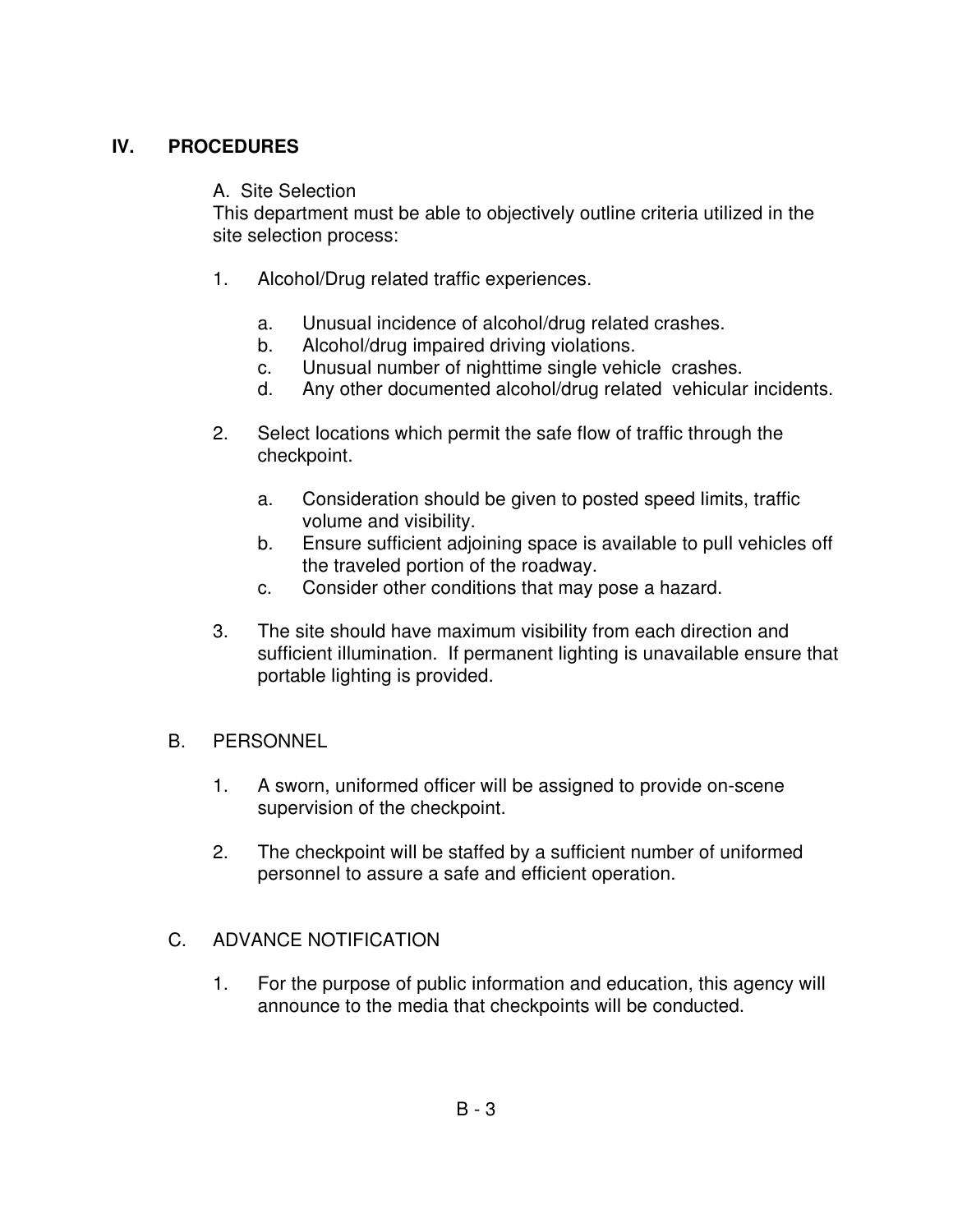- 2. This agency will encourage media interest in the sobriety checkpoint program to enhance public perception of aggressive enforcement, to heighten the deterrent effect and to assure protection of constitutional rights.
- 3. This agency will provide advance notification of the checkpoint to public safety agencies expected to be impacted.

# D. MOTORISTS WARNINGS / SAFETY METHODS

- 1. Special care is required to warn approaching motorists of the sobriety checkpoint.
- 2. Basic equipment will include, but is not limited to:
	- a. Warning signs placed in advance of the checkpoint
	- b. Flares, fusees, or similar devices
	- c. Safety cones or similar devices
	- d. Permanent/portable lighting
	- e. Marked patrol vehicles
- 3. The use, placement and types of traffic control devices must comply with federal, state, or local transportation codes.

# E. CONTINGENCY PLANNING

Any deviation from the predetermined guidelines must thoroughly document the reason for the deviation. (i.e. traffic backing up, intermittent inclement weather.)

# F. DATA COLLECTION AND EVALUATION

To monitor and ensure standardization and consistency of the sobriety checkpoint program a systematic method of data collection will be incorporated.

- 1. After action report may include, but is not limited to:
	- a. Time, date, and location of checkpoint.
	- b. Weather conditions.
	- c. Number of vehicles passing through checkpoint.
	- d. Average time delay to motorists.
	- e. Predetermined order of selecting motorists.